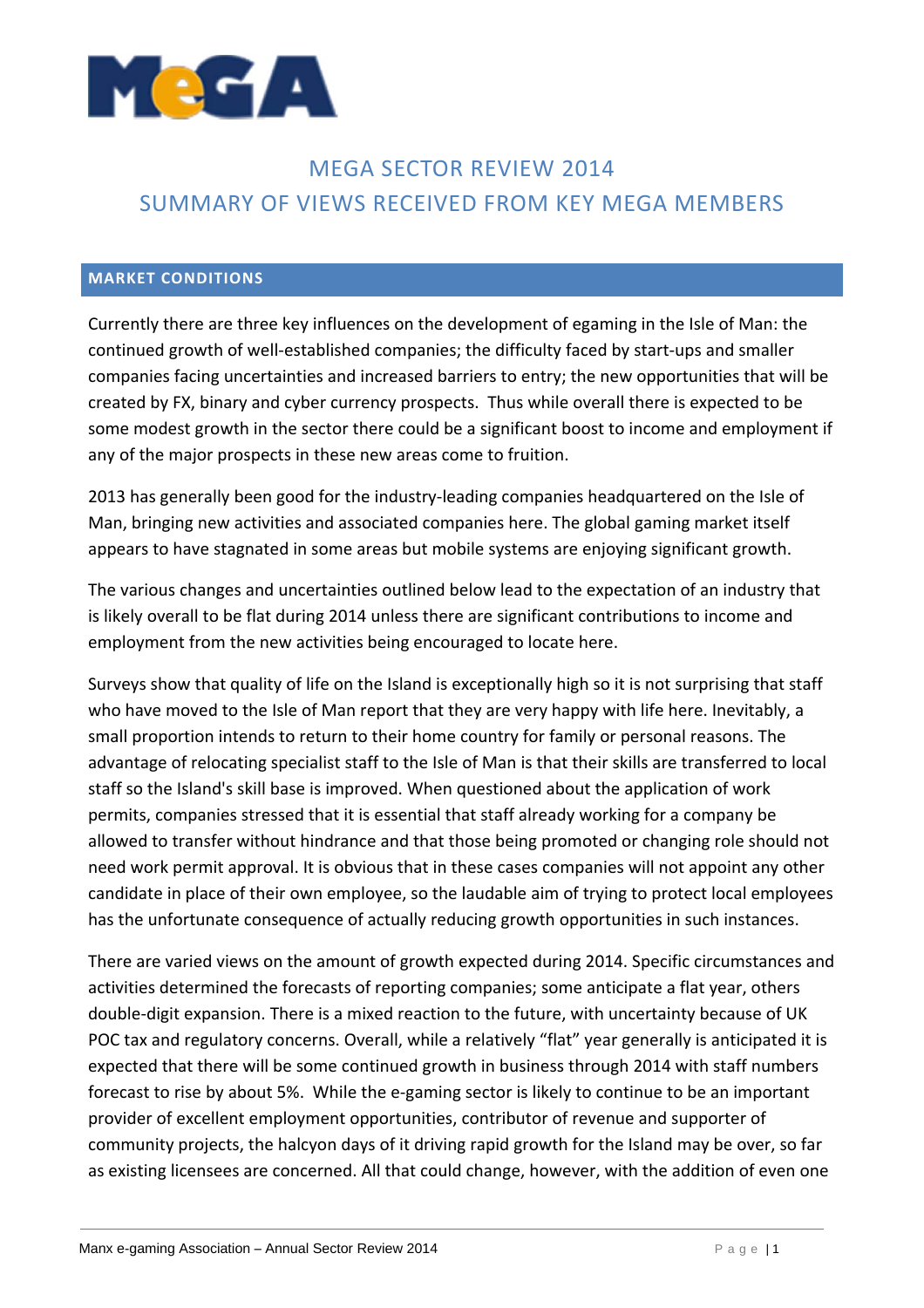

new licensee with significant employment numbers or the rapid growth of those new prospects identified above.

## **POTENTIAL NEW BUSINESS**

While growth from existing business is expected to be steady rather than spectacular, there is a respectable pipeline of new licence applicants, although tough regulatory conditions and other barriers make entry to the e‐gaming business much more expensive and tougher than in previous years. New business sectors that DED and the business sector have targeted include binary options, FX opportunities and lottery messengers which will be appropriately regulated on the Island. There is a respectable number of new applications for licences in the pipeline but there have been a few casualties with licences being surrendered by unsuccessful entities.

Those who attended ICE and other trade exhibitions have been encouraged by the quality of interest shown and it is already apparent that there are real possibilities for growth to ensue from FX, binary and crypto currencies, for example bitcoins. Recent adverse publicity surrounding crypto currencies indicates the need for the Isle of Man to consider carefully applications in these new areas and to recognise that possession of a licence could confer considerable benefit to the recipient but significant reputational risk to the Isle of Man.

It may be worth reiterating again that MeGA's view is that licence numbers alone should never be considered the sole indicator of success for the online gaming industry. Rather, quality employment and income generating opportunities should be the goal.

## **INDUSTRY RELEVANT ISSUES**

## LEGAL & REGULATORY

## UK LICENSING MATTERS

UK licensing matters have taken up a great deal of time and expense, since the last quarter of 2013, for those companies heavily involved in the UK. The year ahead will be no less challenging regarding UK licensing requirements as there are uncertainties over such questions as whether a company without clients in the UK can advertise on premier boards and the shirts of British sports teams, without requiring a UK licence. Views on this are divided but the consensus is that a licence will be required and that it is certainly the Gaming Commission's desire to license every company having any gambling activity at all in the UK. The GSC confirmed its view that it anticipates the UK will require a licence even when marketing is the sole activity undertaken by a company in the UK.

There is concern that the UK GC is under‐resourced and those affected would welcome even closer relations between the Isle of Man and UK regulators. It has been suggested that the Isle of Man GSC should aim to negotiate for a simple, almost automatic licence process, where Isle of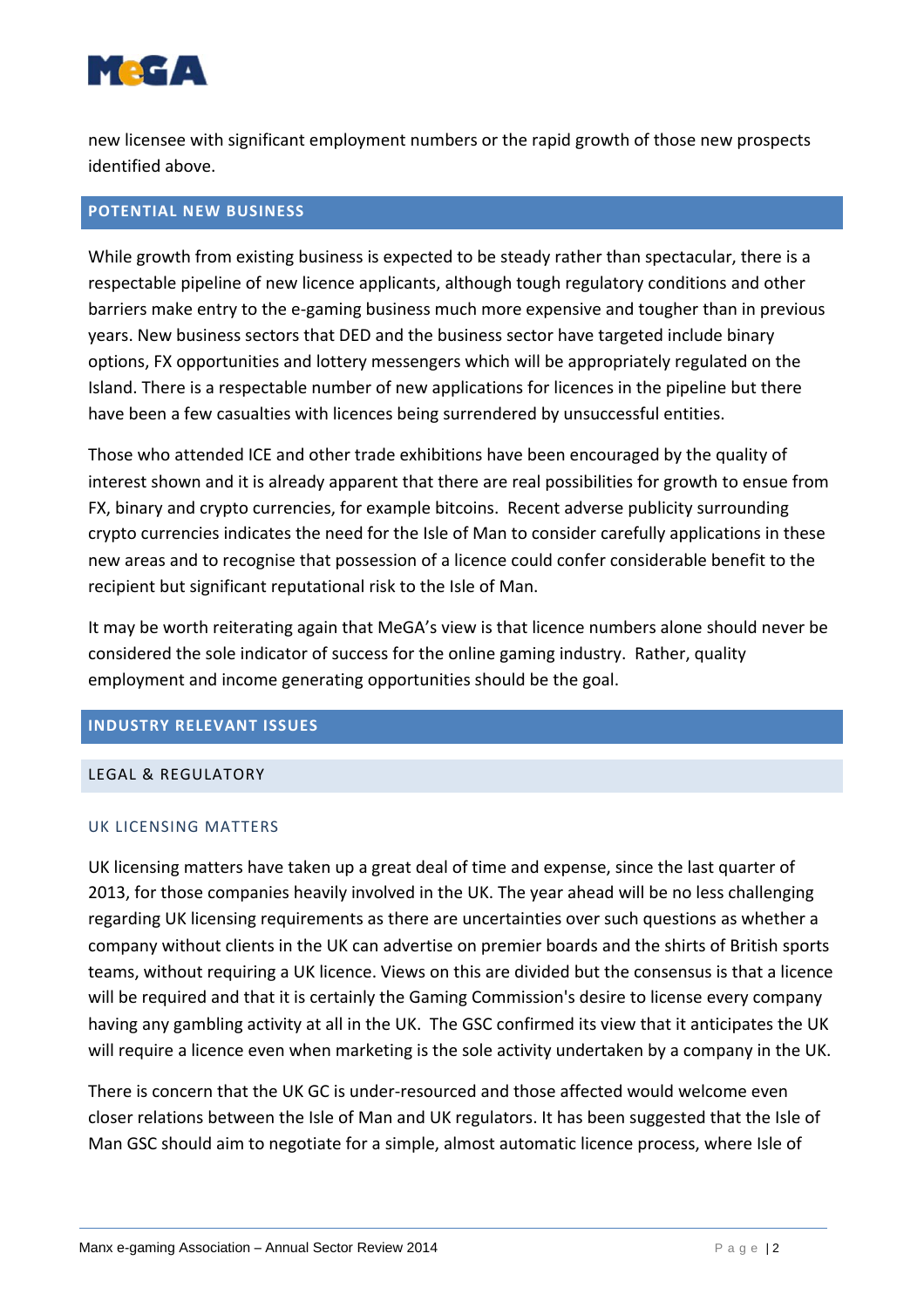

Man licences are grounds for fast-tracking when application is made for a UK licence; such arrangements between regulators are not unusual.

## SHOULD GOVERNMENT LICENSE SOFTWARE DEVELOPMENT COMPANIES?

The question was posed as to whether software companies should be required to be licensed. While it may be an understandable discussion where the software developer is acting as a merchant, there seems to be little benefit to be gained in terms of player protection as the software/games are already subjected to external testing. There is also no reasonable case to be made to tax gaming software companies any differently to other software providers.

During discussions on the issue, the reasons for considering licensing were questioned:

- If the aim is to raise tax from the software companies it will be unsuccessful as they are likely to relocate so there will be nothing to tax;
- If the aim is to monitor the standards of software, a more effective method is to rely on overseas regulators ensuring software used by merchants licensed by them is acceptable;
- Licensing would not make it any easier to enter those markets where the Isle of Man is still on a blacklist eg Italy and Spain;
- It may be seen as discriminatory, and thereby create the impression that the IOM is not a good place to locate an online gaming business, or indeed any business.

## PLACE OF CONSUMPTION TAX (POC)

POC is perceived by most to be unlikely to greatly impact the Isle of Man, but it is considered that it could have a significant effect on Gibraltar, where a much greater proportion of business is dependent upon UK clients. Nevertheless, the uncertainty, time and costs expended and reduction in net post-tax revenue when the 15% tax is imposed are certainly not helpful. A few people in the sector expressed some concerns that the introduction of the POC tax may provoke some operators to review their location and head for pastures new although what benefit they might gain from that would be unclear. The Department Of Economic Development, however, performed an impact analysis involving the key operators on the island and received confirmation that none were planning to review their location. On the contrary discussions have been held with some operators in other jurisdictions who may be considering moving to the Isle of Man.

#### **ISLE OF MAN ADVANTAGES**

There are many positive factors associated with being located in the Isle of Man but, with the notable and important exception of the absence of wealth tax and zero company tax, no unique selling point. However, as an overall package the Isle of Man can present an extremely positive message compared with other jurisdictions. This emphasis on the excellent all‐round package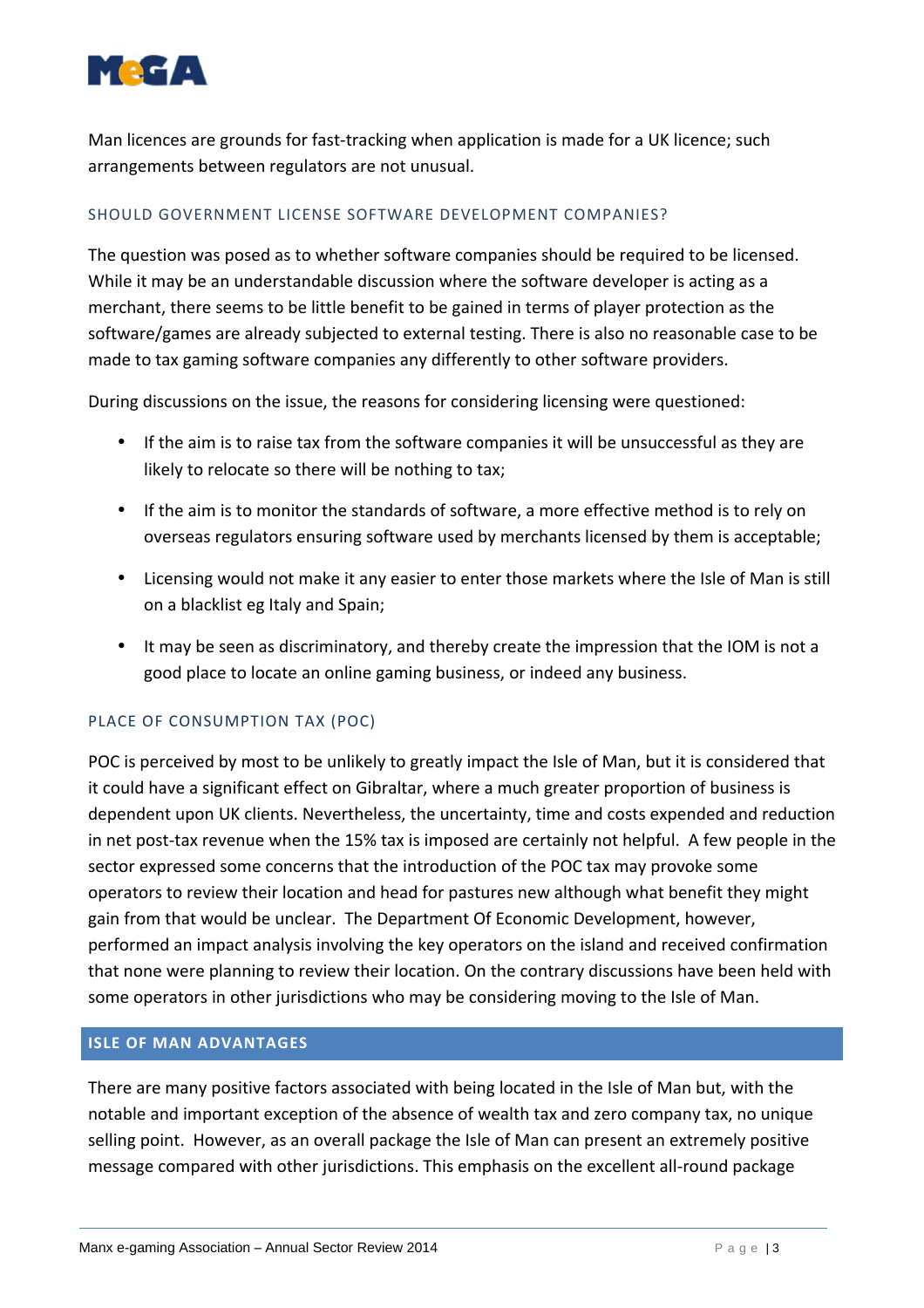

reflects comments of previous surveys but is even more relevant today as many of the perceived financial advantages are examined and eroded by external forces. Respondents to our survey were hearteningly enthusiastic about the Island, among the advantages reported (not in priority order) were:

- 30 years of continuous economic growth
- Close position to UK
- Taxation
- Increased understanding that we are a Business Centre rather than just a Tax Shelter
- Access to free market
- High quality infrastructure ‐ big data requires high resilience and security and the Island's infrastructure has been set up to manage e‐gaming data
- Competitively priced IT and communications compared with other offshore jurisdictions
- Access to Government is excellent and the good partnership between public and private sectors is appreciated
- Good legal system and absence of corruption
- High level of personal security with low levels of crime
- Staff whilst it can be a challenge to find good staff once found they are very loyal
- Excellent quality of life
- Sense of community

In addition there are no fears of banking collapse or power cuts, no cross border issues and no concerns regarding place of establishment.

In summary, while there are no outstanding USPs associated with the Isle of Man, the existing cluster of industry‐leading companies headquartered on the Isle of Man reported that with good infrastructure, support services and Government backing, combined with an absence of negatives and excellent quality of life means that the Island is very highly regarded by those who live and have business interests here. Furthermore, the forthcoming changes to VAT and gaming and other services transmitted electronically will boost opportunities on the Isle of Man as VAT will from 2015 be based on the Place of Consumption rather than the origin of the services.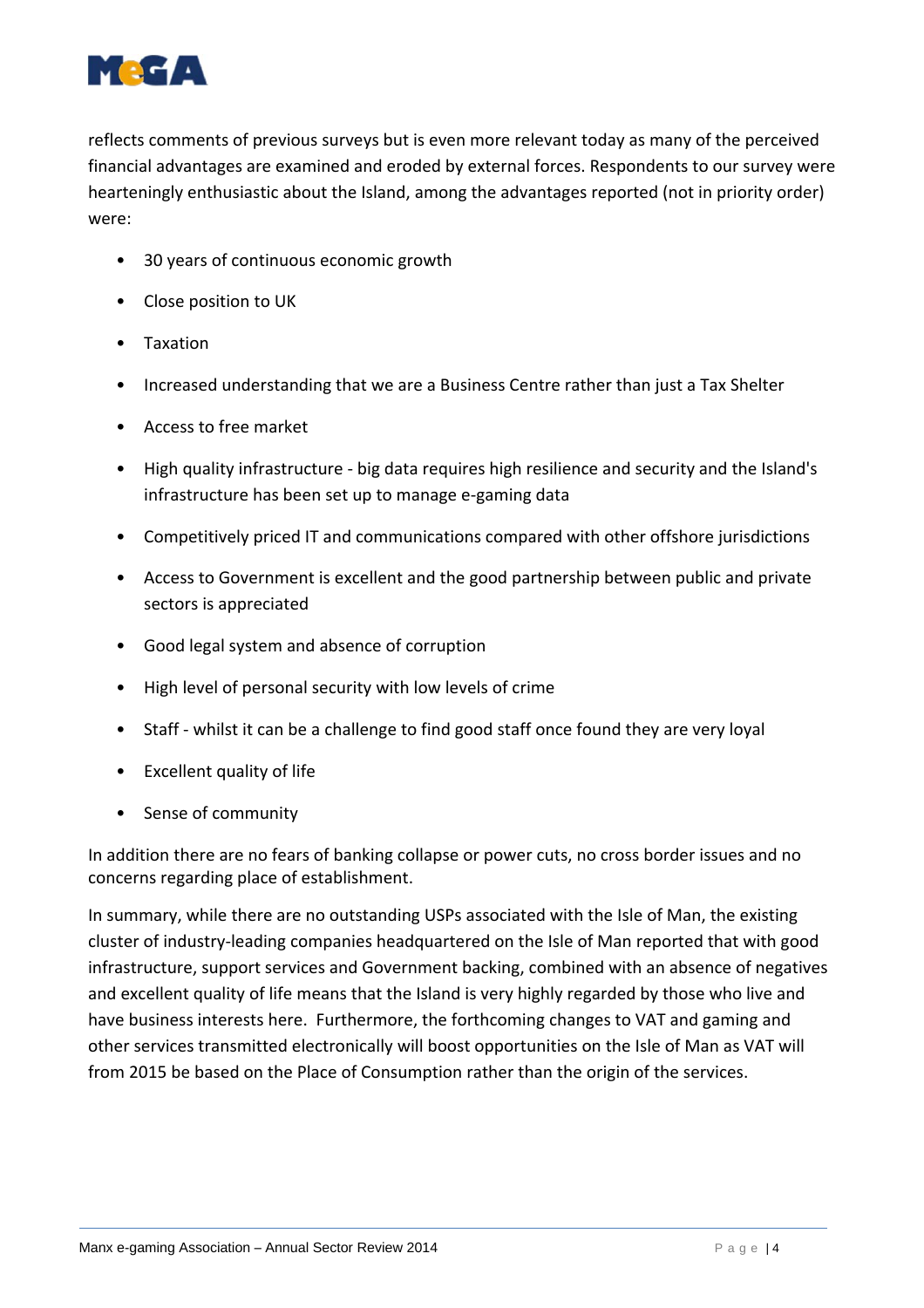

# **IOM DISADVANTAGES**

Many of the disadvantages of living and conducting business on the Isle of Man are unavoidable consequences of insular life while others are caused by external factors that cannot be controlled by a small jurisdiction, which must inevitably adapt to the global commercial and regulatory environment while having few opportunities to influence it. Survey respondents were on balance very positive but when pressed mentioned the following:

- Uncertainty of flight services. Air links to key UK airports are seen to be critical both to the quality of life and ability to conduct business effectively from the Isle of Man. Removal of these services is seen as a major threat to the Island and there was surprise that Government did not appear to have adequate policies to ensure the future sustainability of reliable, scheduled services to key destinations.
- VAT continues to be viewed as a disadvantage but one which those located here are able to balance against the otherwise good package of attractions. The changing circumstances surrounding VAT is producing unwelcome uncertainty and additional compliance costs of providing data for the calculation of the new sharing basis. However, 2015 VAT directive coming into effect in EU, said to be a threat to the online industry generally and not just the Isle of Man, may work in the Island's favour.
- Isle of Man, although unwarranted, is still on blacklists of some countries such as Italy and Spain.
- Some Government committees comprise too many members, this is said to impede their ability to provide quality and timely feedback.
- Health Services not as good as elsewhere, although it was recognised that there are inevitable difficulties providing an up‐to‐date comprehensive medical service with a small population base. However, whilst medical treatment differs between staff there are many first-class doctors and nurses. The administration and organisation appears to be capable of significant improvements.
- Concerns regarding the state of public finances and the capability of IOM Government to cope with reducing levels of VAT, particularly in the light of the high levels of Government employees with pension and other commitments
- Some suggestions have been made that we could increase the number of start-ups on the Island by decreasing the licence fees. Most observers however have concluded that this would lower the bar for the quality of company that we attract and would reduce substantially the fees that are collected from the sector. There is no evidence that we are losing out to other offshore jurisdictions on quality business due to the size of the licence fee.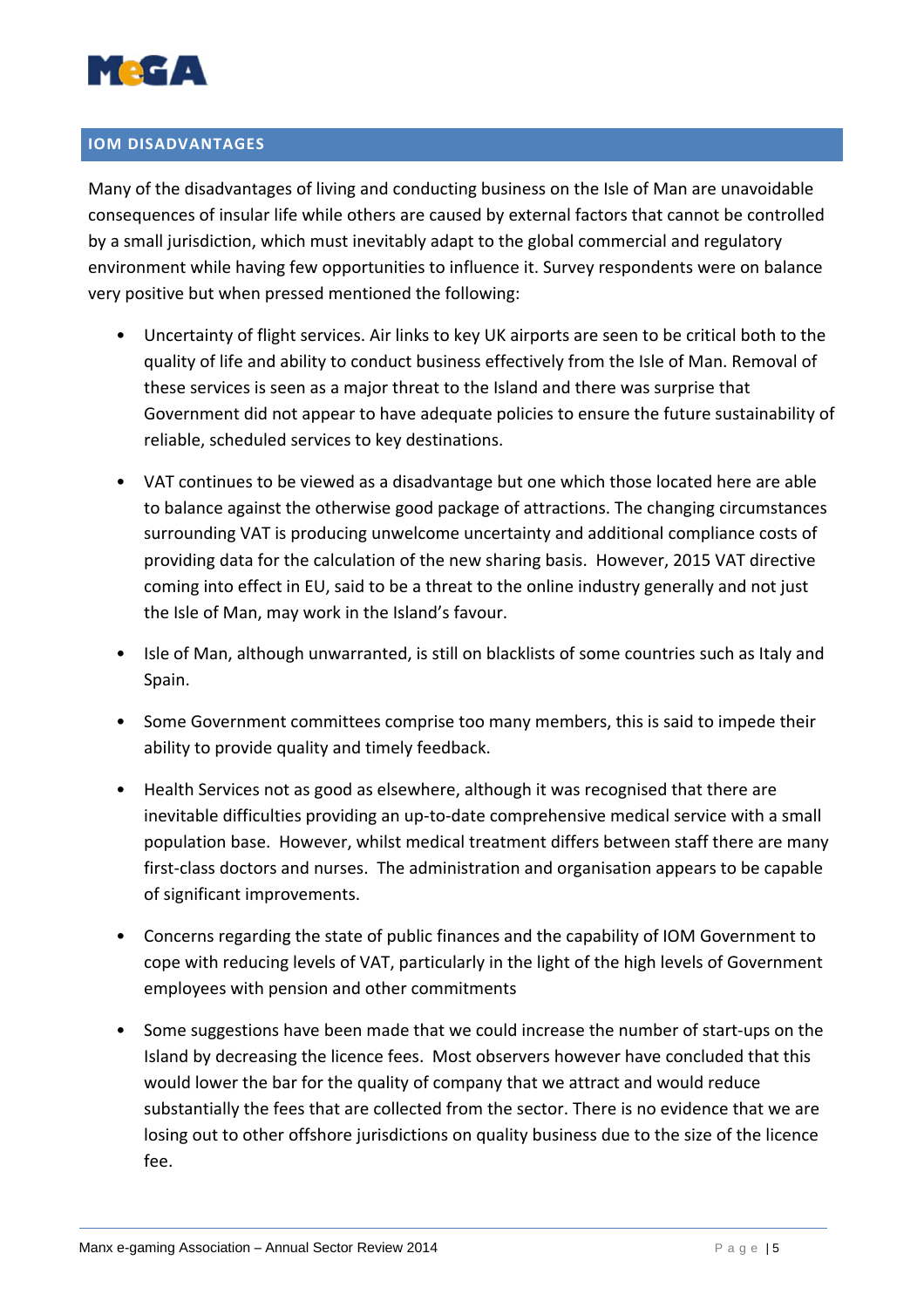

• Comment and concern was made following the Isle of Man budget about the impact of the changes to conditions applied to those opting for the annual tax cap of £120,000. Requiring a five year commitment is of concern to those who do not wish to risk £600,000 tax payment if there are any uncertainties attached to their future income. Commentators recognised that Treasury introduced the five-year rule as an anti-avoidance measure but argued that other anti‐avoidance measures, lacking the disadvantage of the budget change, could have been used.

## **OTHER RELEVANT ISSUES**

## WORK PERMIT REGULATIONS

Although companies reported that their experience had been extremely positive, problems that had occurred have been where:

- a. someone already in a company transfers to a new role, it is suggested that there should be an automatic transfer of the work permit to cover the new job description
- b. where an employee within the worldwide organisation of a company is transferred to the Isle of Man there should be an automatic grant of work permit as under no circumstance would that job be given to an outside party and there is a risk that the opportunity may locate elsewhere

Unique skills often need to be imported, these benefit not only the company but also the Island, as skills are passed on to the indigenous work force.

#### EDUCATION & TRAINING

## ISLE OF MAN E‐GAMING QUALIFICATION

The e-gaming industry typically is able and willing to provide good terms and conditions to attract high quality staff who are specialists in their area rather than generalists. In addition, specific relevant experience, qualifications and understanding, rather than a broad qualification, are considered to be far better than a general qualification covering all aspects superficially.

Concerns expressed:

- A general degree from an institution without a good international reputation would have only limited value
- Quality of lecturers lecturers must be leading players and well known/respected practitioners from the Industry
- Qualification may be of limited value as the environment changes so quickly